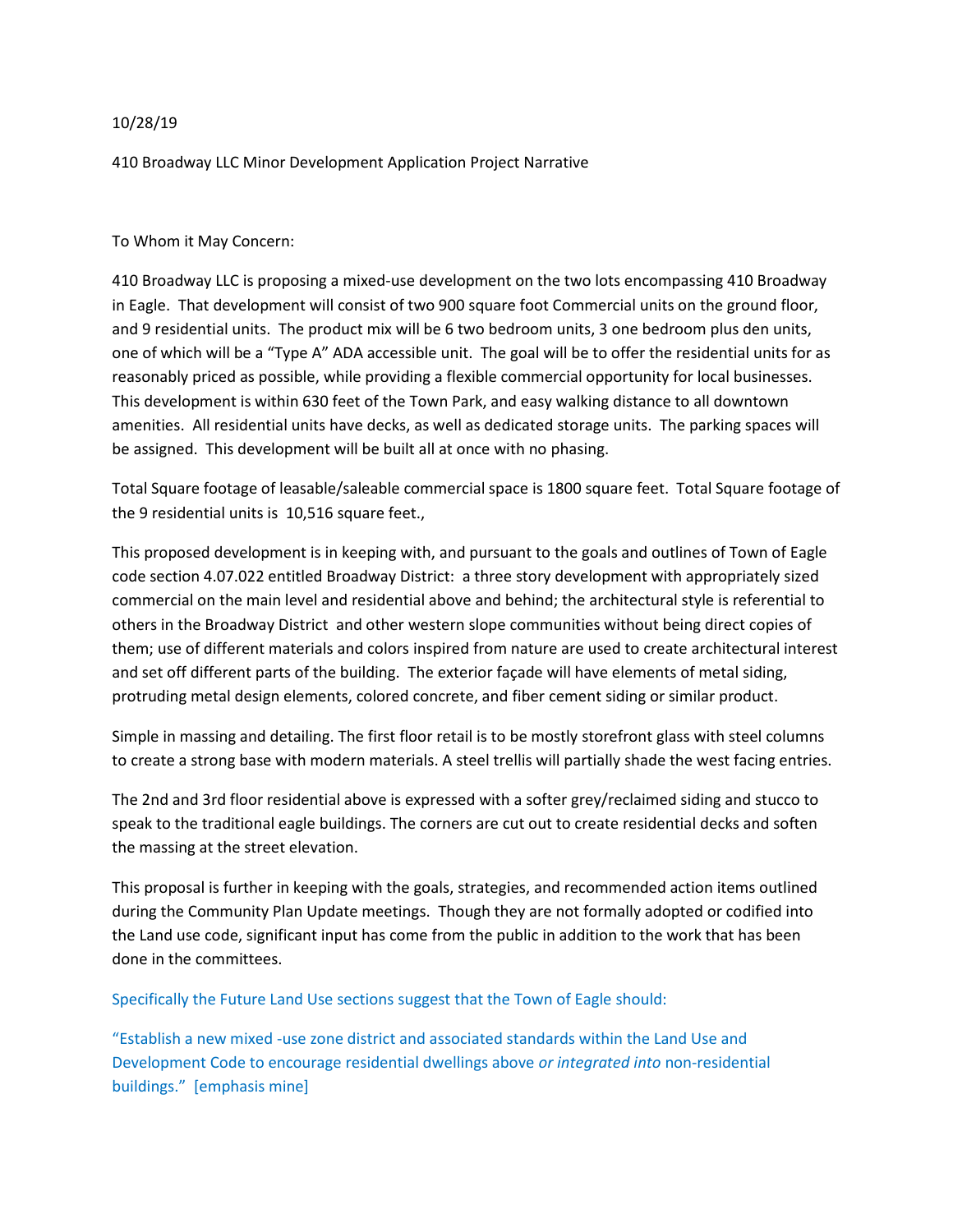"Encourage creative housing opportunities by developing infill development standards in the Land Use and Development Code."

"Research available incentives and identify the most appropriate options for developers to provide affordable housing."

"Encourage additional commercial and mixed-use development "

"Develop specific residential and non-residential design standards that are unique to Eagle and support the existing eclectic character."

"Create an incentive program to encourage local lodging in and near the Downtown area."

"Provide incentives (eg density bonuses) for new, condensed development."

We believe that the 410 Broadway proposal is in keeping with the intent of the desired Future land Use in the historic Broadway section of the Central Business District.

All utilities are stubbed to the site, and we believe that there are adequate public facilities to serve the development.

Snow on the driveways will be collected and removed from the site as there is no viable location for snow storage.

The homeowner's association would maintain and pay for the irrigation for the planted areas. The planted areas will not be allowed to impede the walkway.

Mechanical Room shall be on the main level of the building accessible from an outside door on the rear of the building.

The building will be sprinkled for fire protection, and has two methods of ingress/egress the required distance apart for emergency fire evacuation. The fire department is located on 3<sup>rd</sup> street about 4  $\frac{1}{2}$ blocks away (1755 feet or 1/3 mile as the car drives) from this proposed development.

We request that Municipal and Park Land Dedication fees per section 4.13.160 of the Town Code be considered exempted for this development as the last sentence of the first paragraph of this section states: "Re-subdivisions of already subdivided land, condominium and townhouse subdivisions are exempt from this Municipal Park Land Dedication requirement." Also, as this is a Minor Development application, we believe per your permit submittal checklist that School Land Dedication Fees and the Performance Guarantee should not apply. We would also request that any and all fees payable to the town be subject to payment 9 months after groundbreaking, which would reduce the costs of the project by the compound interest that would accrue on these fees if paid from day 1.

The Town and 410 Broadway LLC have been working for 3+ years in a public/private partnership to try to obtain a Brownfield Mitigation Grant from the State, so that the current structures can be mitigated for Asbestos and Lead Based Paint and torn down. It is currently the hope and expectation of the Town and